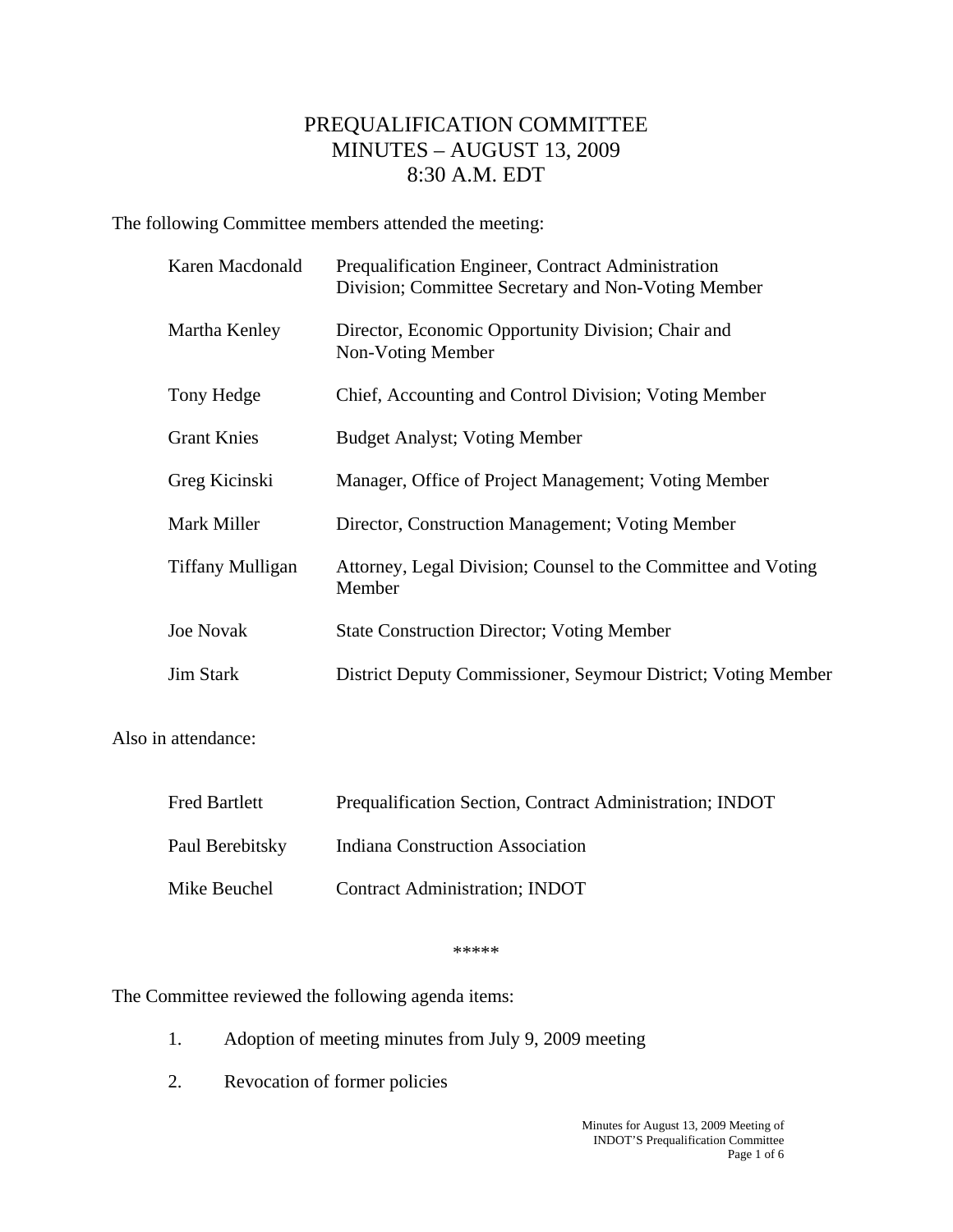- 3. Adoption of charter and procedures
	- a. Prequalification Committee Charter
	- b. Prequalification Committee Meeting Procedures
	- c. Prequalification Committee Complaint/Issue Procedure
- 4. Proposed business rules for prequalification of companies submitting consolidated statements
- 5. Planning for future initiatives

## PREQUALIFICATION COMMITTEE MEETING OPEN SESSION AUGUST 13, 2009

 Martha Kenley, Committee Chair, called the meeting to order at 8:32 a.m. EDT. She facilitated introductions of all individuals present. All Committee members were present.

 Martha Kenley introduced Sheryl Borszem. Ms. Borzem will attend the meetings to take notes for the minutes. Ms. Macdonald stated she will continue to take notes also.

Martha Kenley called for consideration of the meeting minutes from the July 9, 2009 meeting.

 Mark Miller moved to adopt the meeting minutes from the July 9, 2009 meeting. Jim Stark seconded the motion. All members voted in favor.

 Karen Macdonald stated the meeting minutes will be on the website in the near future. Tiffany Mulligan and Ms. Macdonald explained that there will be a link on the "Doing Business with INDOT" Contractor's web page for Prequalification Committee information.

Martha Kenley proposed starting fresh with the new Charter and proposed procedures. She called for a motion to revoke all old internal prequalification policies and procedures.

 Jim Stark made a motion to revoke all former policies related to the Prequalification Committee. Tiffany Mulligan seconded the motion.

 Mark Miller questioned if the revocation applied to other policies that may exist, specifically the document entitled "Prequalification Operating Procedures."

 Karen Macdonald stated the policies to be revoked are only those related to the Committee. The "Prequalification Operating Procedures" provide guidance to her section on certain issues and are not specific to Committee operations.

Martha Kenley stated the policies to be revoked are specific to how the Committee runs.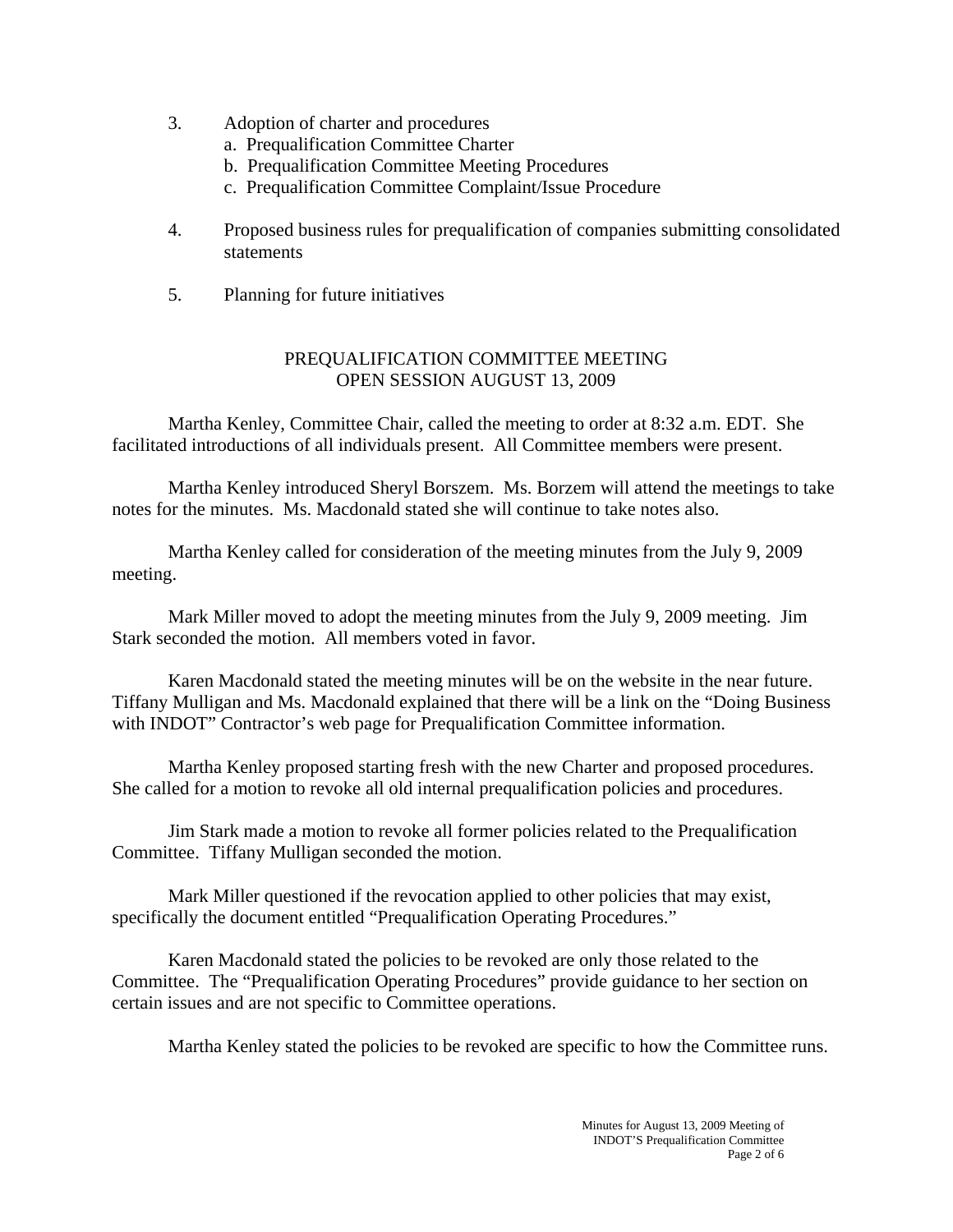All Committee members voted in favor of the motion to revoke all former policies specifically related to the Committee.

 Martha Kenley stated she proposed at the last meeting to defer a vote as to the adoption of the policies until today's meeting to allow time for Committee members to review and make suggestions and/or comments.

 Martha Kenley stated that she, along with Tiffany Mulligan, reviewed comments from Committee members and for expediency either accepted or rejected the changes. Where they rejected changes, they explained their reasoning individually to the member who made the suggested change. Accepted changes are tracked in the documents included in the Committee members' packets. Members are welcome to move to amend the documents if they want to discuss any additional changes not included in the red-lined version of the documents included in the Committee members' packets.

 Paul Berebitsky asked for a copy of the updated version of the documents. Karen Macdonald provided Mr. Berebitsky with a copy.

 Martha Kenley asked for the Committee to consider the proposed Charter. She explained a minor revision on the first page and questioned if there were any comments.

Mark Miller moved to adopt the Committee Charter. Joe Novak seconded the motion.

 Paul Berebitsky questioned item #4 of the Charter under Permissive Activities of the Committee regarding the Committee considering confidential information. He requested the word "only" be added to the language.

 Tiffany Mulligan stated the language is from 105 IAC 11-2-4 (d). She noted that executive sessions are already limited in the rule and in the Charter because they must be "pursuant to Indiana's Open Door Law."

 Paul Berebitsky questioned whether item #6 of the Permissive Activities section should include action to request additional information from the contractor.

 Tiffany Mulligan stated the Committee can request additional information under Item #5 of the Permissive Activities section; however, this does not require action by the Commissioner, which is why it is not included in item #6. For example, the Committee does not need the approval of the Commissioner to ask for a corrective action plan.

 Martha Kenley stated the Commissioner does not have to approve such action, and the Committee has the authority to take such action on its own.

Martha Kenley reiterated Mark Miller's earlier motion to adopt the Charter.

All Committee members voted in favor.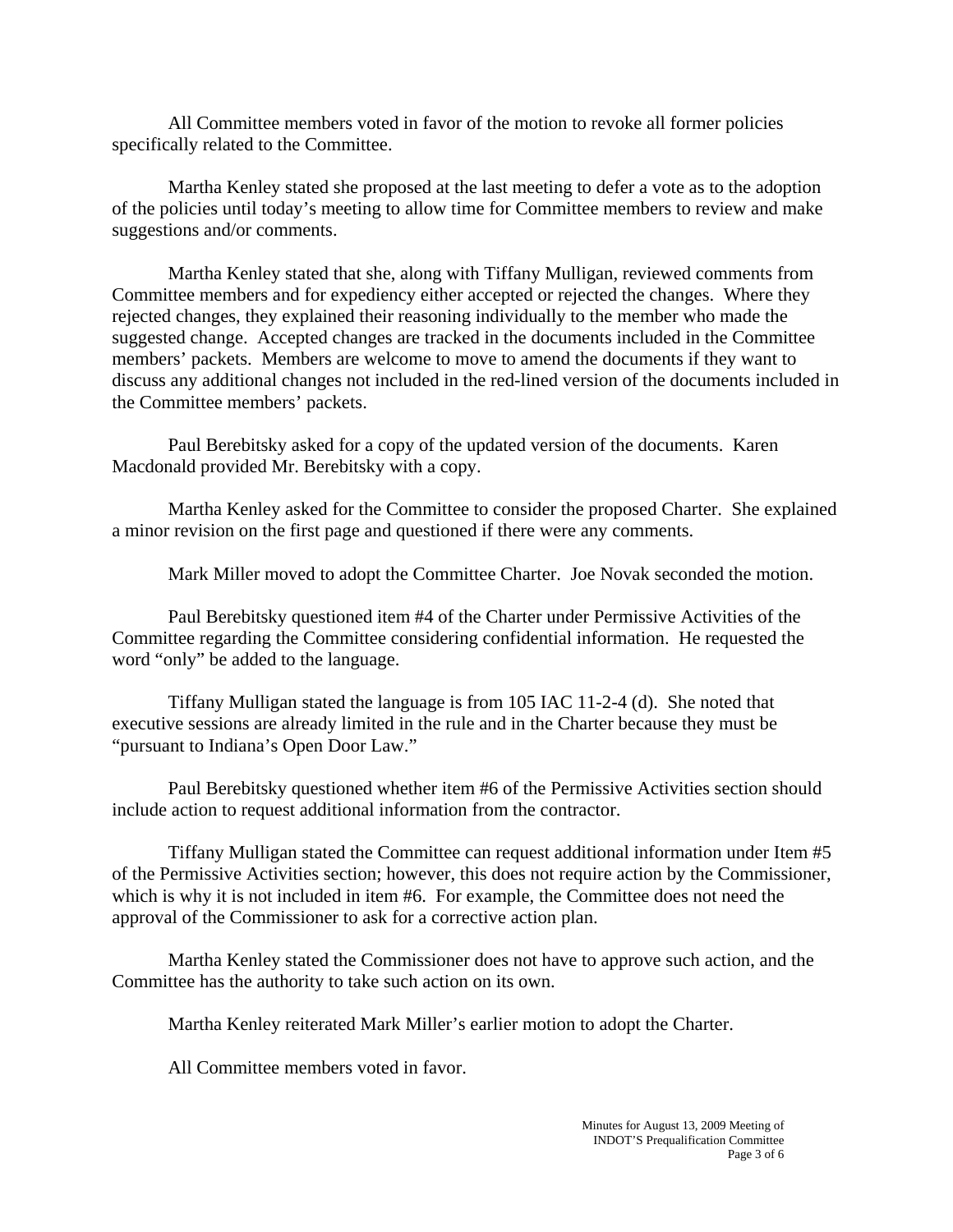Martha Kenley asked for consideration of the Prequalification Meeting Procedures and stated changes are tracked throughout the document.

 Paul Berebitsky suggested adding a statement about voting members recusing themselves from voting if they are involved in an issue.

 Tiffany Mulligan stated this issue was discussed in the last meeting and agreed a person should recuse themselves from voting if personally and substantially involved in an issue.

 Martha Kenley agreed a Committee member that has a personal involvement with a specific issue should recuse himself or herself and suggested this could be added to the procedures.

 Jim Stark questioned if several members of the Committee had to recuse themselves from a vote on an issue whether the Committee would be able to have a quorum.

 Martha Kenley stated a Committee member who was personally and substantially involved with an issue should not designate someone to vote in his or her place. She suggested the Committee Chair appoint someone to vote in the person's place if obtaining a quorum due to recusal is an issue.

 Tiffany Mulligan suggested adopting the procedures as is and considering an amendment on recusal at a future meeting so the members could have the suggested language in front of them before voting.

Martha Kenley agreed.

 Joe Novak questioned item 2.g., Meeting Structure, in regards to a Committee member making a motion to recommend a change in a contractor's rating.

 Martha Kenley stated this would fall under 105 IAC 11-2-5, which is listed under 2.g.iv of the Meeting Structure section.

 Tiffany Mulligan stated the Committee would vote on a recommended action, and then the Commissioner would make a final decision to accept or reject the Committee's recommendation.

 Martha Kenley called for a motion to adopt meeting procedures with the understanding amendments can take place in the future.

 Tony Hedge moved to adopt the meeting procedures. Greg Kicinski seconded the motion. All Committee members voted in favor.

 Martha Kenley called for consideration of the Procedures for Submitting Issues to the Prequalification Committee. She stated the word "complaint" was changed throughout document to the word "issue" regarding the procedures for submitting a complaint.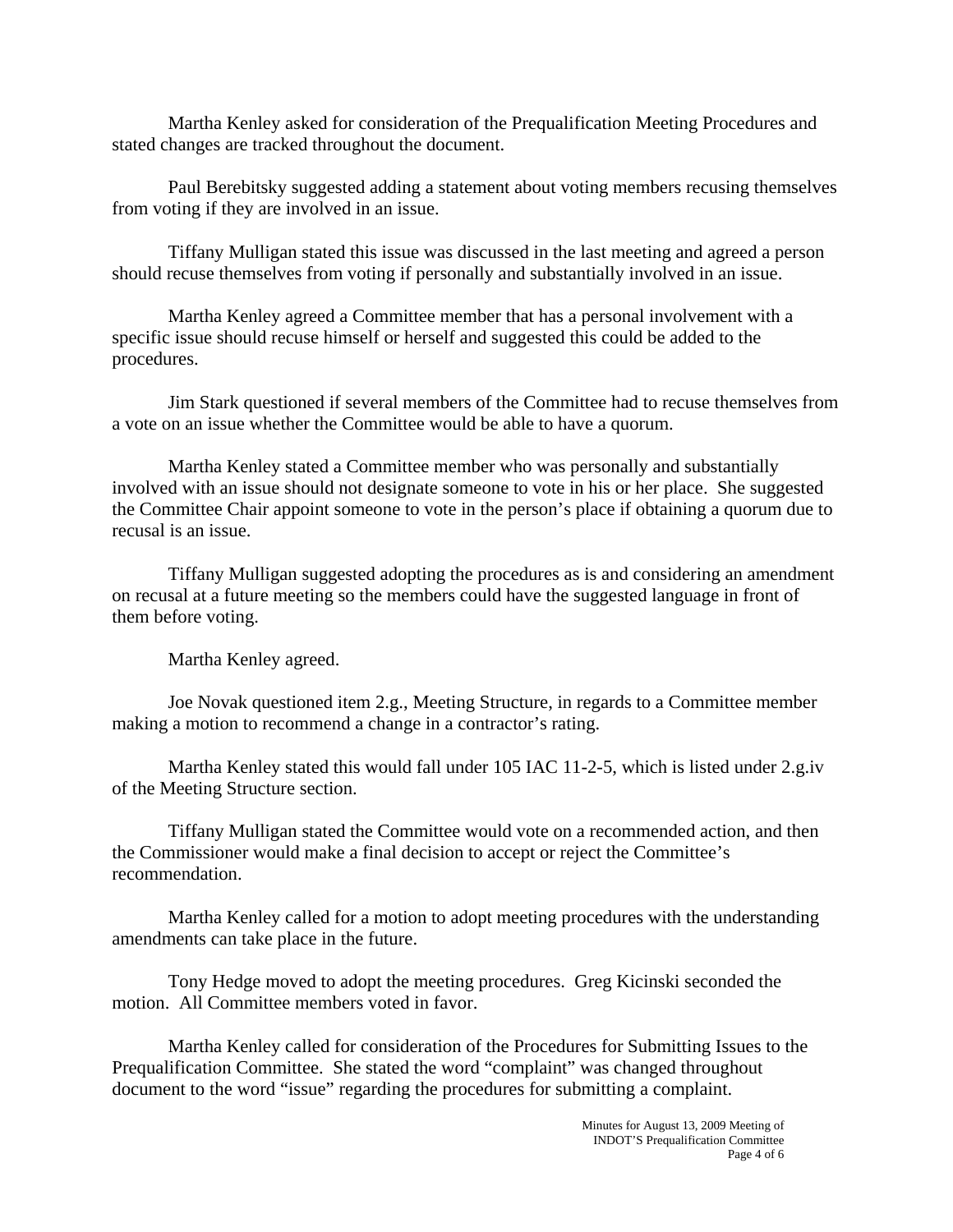Tony Hedge suggested changing the word "procedure" to "guidelines" or "process."

 Jim Stark stated the word "procedure" needed to be used so that employees would follow the steps outlined in the document.

 Jim Stark made a motion to adopt the procedures for submitting an issue. Mark Miller seconded the motion.

 Paul Berebitsky stated from the time an issue is placed on the agenda, there should be no discussion between Committee members.

 Martha Kenley stated it would be inappropriate for members to meet privately to discuss issues.

Joe Novak and Tiffany Mulligan stated the Open Door Law should cover this situation.

 Martha Kenley called for a vote based on Jim Stark's earlier motion. All Committee members voted in favor.

 Martha Kenley introduced the proposed business rules for prequalification of companies submitting consolidated statements. She stated she wanted to introduce the rules at today's meeting for possible consideration and adoption at next month's meeting.

 Tiffany Mulligan stated this issue has caused confusion for some time. This issue was brought to the Prequalification Section's attention by the districts Equal Employment Opportunity Officers. Contractors were showing up on job sites and there was confusion as to whether or not they were the approved subcontractor.

 Tiffany Mulligan referred to the proposed business rules and noted that a contractor has two choices under the rules: to be prequalified as a group or as a separate entity, with rules and limitations attached to each option.

 Martha Kenley stated she would send out the proposed business rules to all Committee members for comments and/or suggestions.

 Tiffany Mulligan stated the goal of the rules is to provide guidance to INDOT employees, such as the Equal Employment Opportunity Officers and to allow all contractors to be treated consistently.

 Martha Kenley questioned the issue of a subcontractor not being prequalified because of limited assets and being a subsidiary of a contractor.

 Karen Macdonald stated a subsidiary should be allowed to perform work on a job if the parent company is prequalified.